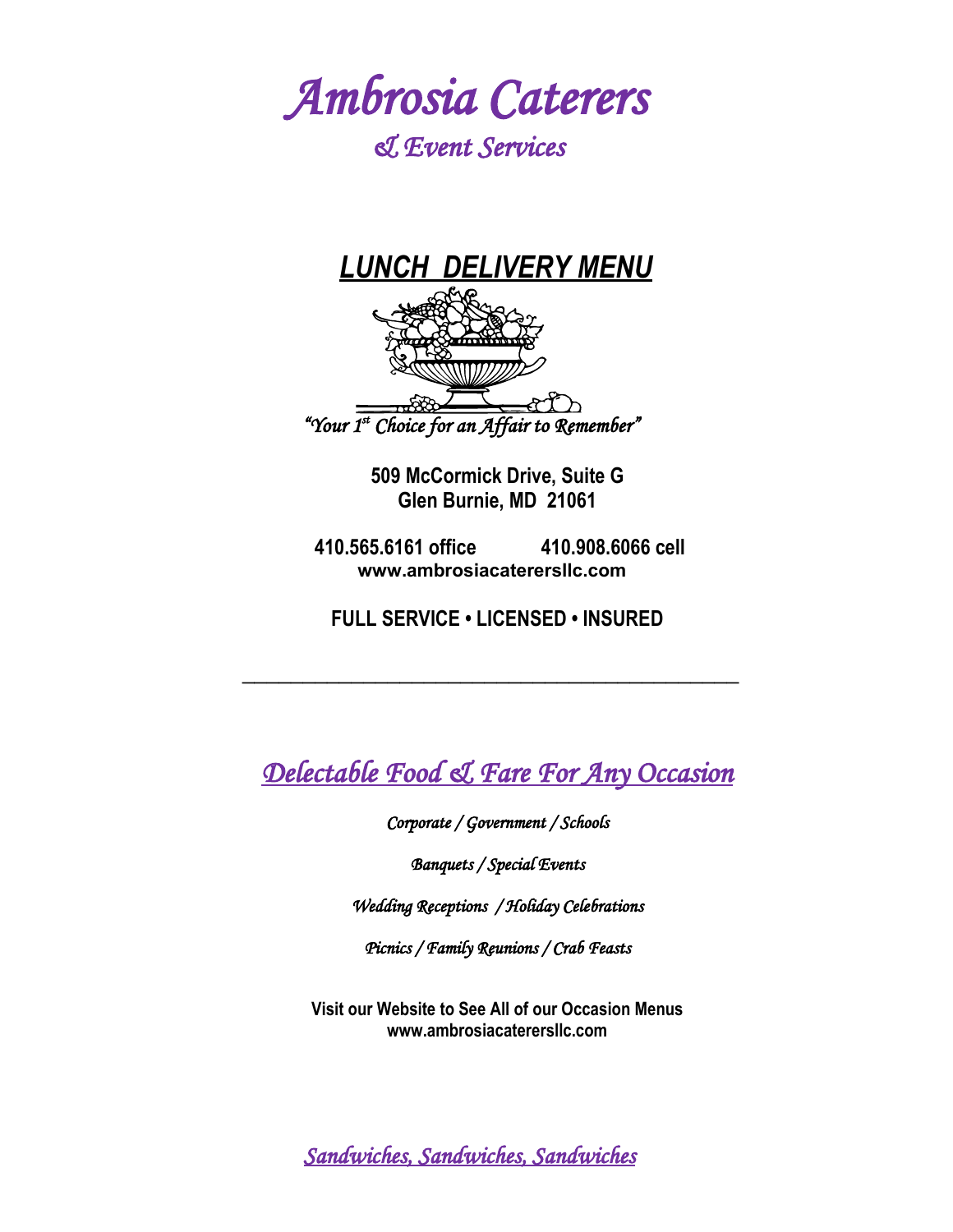| Boxed Lunches (Any Sandwich selection can be boxed for a working lunch!) \$8.95<br>Hearty sandwich, chips, fruit, soda, cookies, napkin, condiments |         |
|-----------------------------------------------------------------------------------------------------------------------------------------------------|---------|
|                                                                                                                                                     | .\$9.95 |
| Assorted fresh premium meats (Turkey, Ham, Roast beef, Corned beef)<br>served w/ assorted salads, cheeses, pickles, chips, breads and condiments    |         |
|                                                                                                                                                     | .\$9.95 |
| Our finest premium meats and vegetarian sandwiches served on assorted breads, salads<br>Pickles and chips, comdiments                               |         |
|                                                                                                                                                     |         |
| Shrimp, Seafood, Chicken, Tuna salads on Croissants and/or rolls, served w/                                                                         |         |
| Choice of two: Garden Salad, Pasta Salad, Potato Salad or Coleslaw, Chips & Pickles Inc                                                             |         |
| All Wrapped Up - Rainbow Tortilla Layered with - Turkey, Beef, Veggies, Ham, Cheese, Lettuce Tomato9.95                                             |         |
| Choice of two: Garden Salad, Pasta Salad, Potato salad or Coleslaw, Chips & Pickles Inc                                                             |         |
|                                                                                                                                                     | 9.95    |
| Chicken Noodle, Garden Vegetable, Tomato Vegetable, Portabello Mushroom, Cheddar Broccoli                                                           |         |

 *Served with you choice of Sandwich Platter…Add Garden Salad for \$1.95!*

# *♥ Heart Healthy Salad Selections♥*

|                                                                                                      | \$12.95 |
|------------------------------------------------------------------------------------------------------|---------|
| Shrimp. Crab & Salmon tossed with fresh veggies & our own secret sauce                               |         |
| ♥Tofu and Steamed Veggies Marinated and Served over Fresh Spring Greens\$8.95                        |         |
|                                                                                                      | .\$8.95 |
| Alfalfa Sprouts, Shredded Carrots, Cucumbers, Grape Tomatoes, Avocado                                |         |
| Bermuda Onion, Sunflower seeds Choice of Dressings Artfully displayed on a Bed of Fresh Field Greens |         |
|                                                                                                      |         |
| Lettuce & Tomatoes, Potato Salad, Coleslaw & rolls (Min. 25 persons)                                 |         |
|                                                                                                      |         |
| Turkey, ham, cheese, boiled eggs, cucumbers, tomatoes                                                |         |
|                                                                                                      | .\$9.95 |
| Crisp Romaine topped w/Grilled Tender Boneless Breast, seasoned croutons, &                          |         |
| Fresh grated parmesan cheese Served w/ pasta salad primavera & garlic bread / rolls                  |         |
| <b>▼The Athena.</b>                                                                                  | \$7.95  |
| Fresh Greens, Sun dried Tomatoes, Roasted Red Peppers, Black Olives, Feta Cheese,                    |         |
| Served with your choice of our homemade Balsamic Vinaigrette or Roasted Garlic Vinaigrette           |         |
|                                                                                                      | \$6.95  |
|                                                                                                      |         |
|                                                                                                      |         |
|                                                                                                      | \$2.95  |
| Mandarin oranges, pineapple, coconut, marshmallows, etc., blended with Ambrosia's special dressing   |         |
|                                                                                                      | \$2.95  |
|                                                                                                      |         |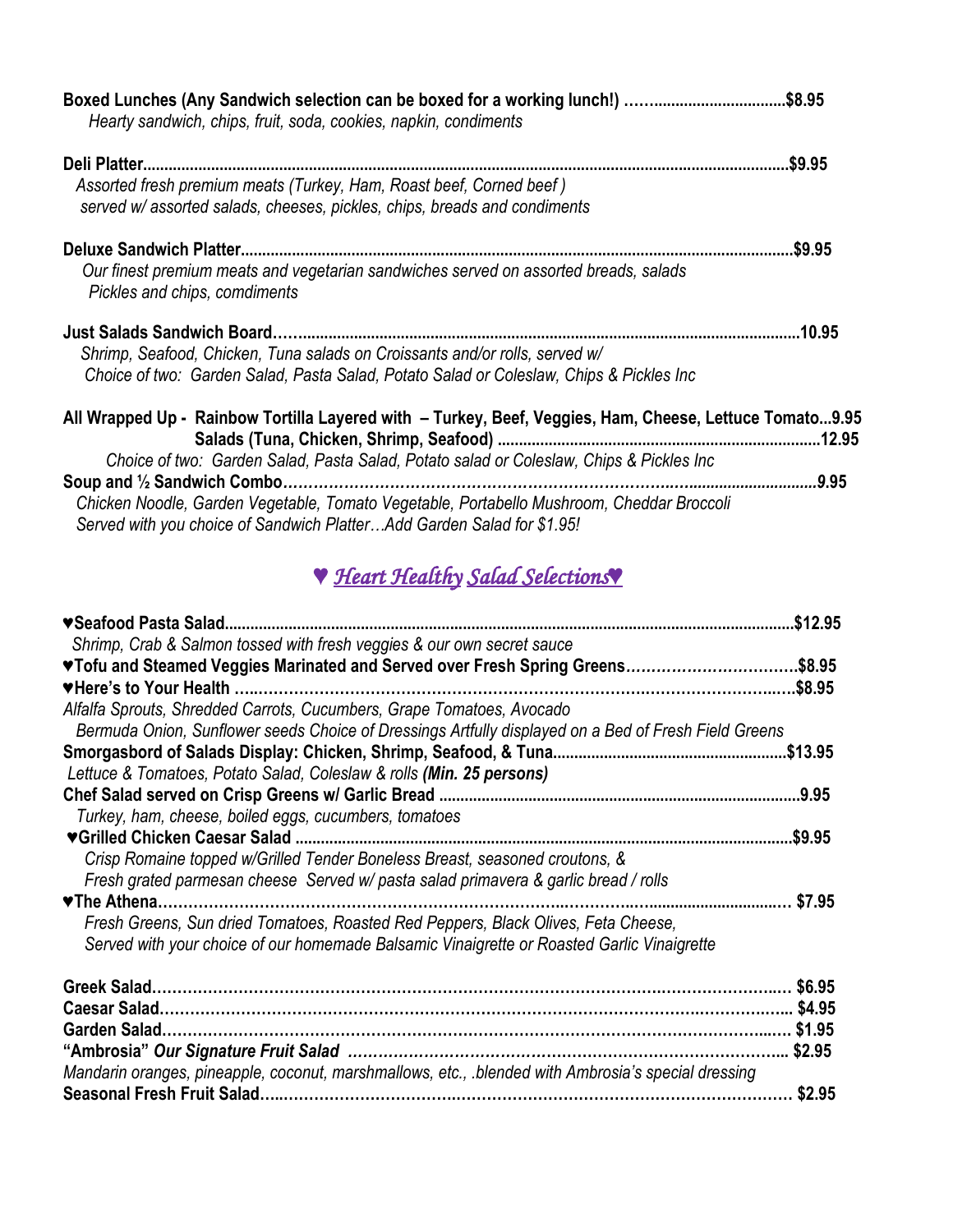## *Ambrosia's Hot Specialities*

| Asst pieces marinated and roasted to perfection w/ our proprietary blended honey glaze,<br>Served with Garden salad and choice of 1 side, rolls & butter |         |
|----------------------------------------------------------------------------------------------------------------------------------------------------------|---------|
|                                                                                                                                                          |         |
| Served with 1 Side and Salad                                                                                                                             |         |
|                                                                                                                                                          |         |
| Creole inc Steamed Rice Scampi inc Choice of Penne or Linguini Pasta, Both inc Salad, Rolls                                                              |         |
|                                                                                                                                                          |         |
| Chargrilled Chicken, Beef or Veggies served w/ Confetti Rice, Salad and rolls, butter                                                                    |         |
|                                                                                                                                                          |         |
| Tender Boneless Chicken simmered in our own savory creole sauce & rice.                                                                                  |         |
| Served with Garden Salad ,rolls & 1 side Add Shrimp & Andouille Sausage  \$12.95                                                                         |         |
|                                                                                                                                                          |         |
| Served w/ choice of Salad & Side & rolls/butter                                                                                                          |         |
| <u>A Little Bit of Italy, inc Salad, Garlic Bread</u>                                                                                                    |         |
| Chicken Parmesan Served Spaghetti & Marinara Sauce                                                                                                       |         |
| Hearty Home-Style Choices Inc Salad, 1 Sides, Rolls                                                                                                      |         |
|                                                                                                                                                          |         |
|                                                                                                                                                          |         |
|                                                                                                                                                          |         |
|                                                                                                                                                          |         |
| Chicken Marsala, Teriyaki, Lemon Basil, Scampi                                                                                                           |         |
| Served w/ Salad & Side, Rolls/butter                                                                                                                     |         |
| <u>The Orient Express – (Comes with 2 entrees + Inc. Egg Rolls, Rice</u>                                                                                 | . 14.95 |
| Szechwan Chicken or Shrimp, Shrimp Fried Rice, General Tso's Chicken, Beef and Broccoli                                                                  |         |
| Stir Fried Veggies with Lo Mein Noodles, Firm Tofu Seared with Sauteed Veggies                                                                           |         |
| Side Dishes: Confetti Rice, Rice & Gravy, Rosemary Roasted Potatoes, Mashed Potatoes,                                                                    |         |
| Southern Style Potato Salad, Pasta Salad, Fresh Coleslaw<br>Vegetable Medley, Green Beans Supreme,                                                       |         |
| * Roasted Veggies, Macaroni & Cheese ( + 2.95 pp)                                                                                                        |         |
|                                                                                                                                                          |         |
| <u>Top of the Morning To You! Breakfast Choices: 24 hours Advance Notice Required</u>                                                                    |         |

**Continental Breakfast ..** *(25 person minimum\*)***......………………….......………...................................................\$6.95**